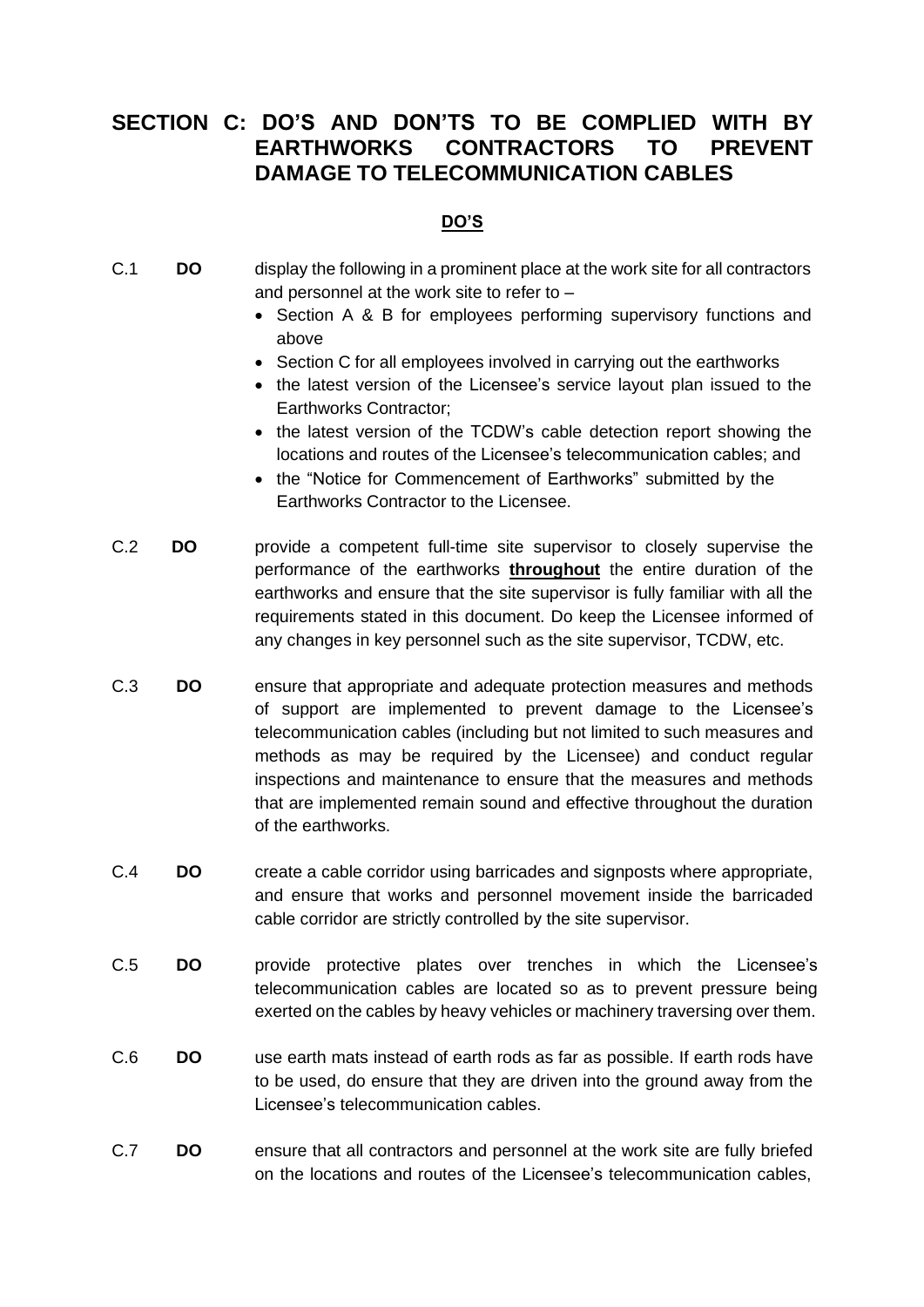including locations and routes of any diverted cables, throughout the entire vicinity of the proposed earthworks so that they are aware of the same. Do maintain records of all such briefings (including the date and time, venue, person conducting the briefing, contents of the briefing, and the names of the personnel who attended the briefing) and make them available to the Licensee upon request.

- C.8 **DO** grant the Licensee access to the work site to enable the Licensee to inspect the adequacy of the protection measures and methods of support implemented by the Earthworks Contractor, and to take any measures necessary to protect the Licensee's telecommunication cables from damage.
- C.9 **DO** notify and obtain the Licensee's prior written approval before any removing or dismantling any protection measures and methods of support for the Licensee's telecommunication cables and/or before backfilling the Licensee's telecommunication cables after the completion of the earthworks. It is recommended that Earthworks Contractors maintain photographic records of the entire dismantling and backfilling process.
- C.10 **DO** when demolishing, altering, shifting, severing or removing any tree, root, vegetation, rock, boulder, object, obstacle or other material (including manmade structures) which are within the vicinity of the Licensee's telecommunication cables, take all necessary precautions and exercise all due diligence to protect the Licensee's telecommunication cables from damage when carrying out such works;
- C.11 **DO** immediately halt all works and report to the Licensee any damage or suspected damage caused at any point in time to –
	- (a) the Licensee's telecommunication cables; and/or
	- (b) the ducts, pipes or other infrastructure housing or encasing the Licensee's telecommunication cables,

so as to enable the Licensee to take early action to address any possible disruption in telecommunication services resulting from such damage. The report shall be lodged with the Licensee by calling 66926830 during office hours and 97537533 after office hours.

C.12 **DO** monitor the soil conditions at the work site and check once every six weeks for soil movement that may damage the Licensee's telecommunication cables or cause the locations or routes of the Licensee's telecommunication cables to be shifted or altered. Do provide appropriate and adequate soil control measures such as shoring and shuttering to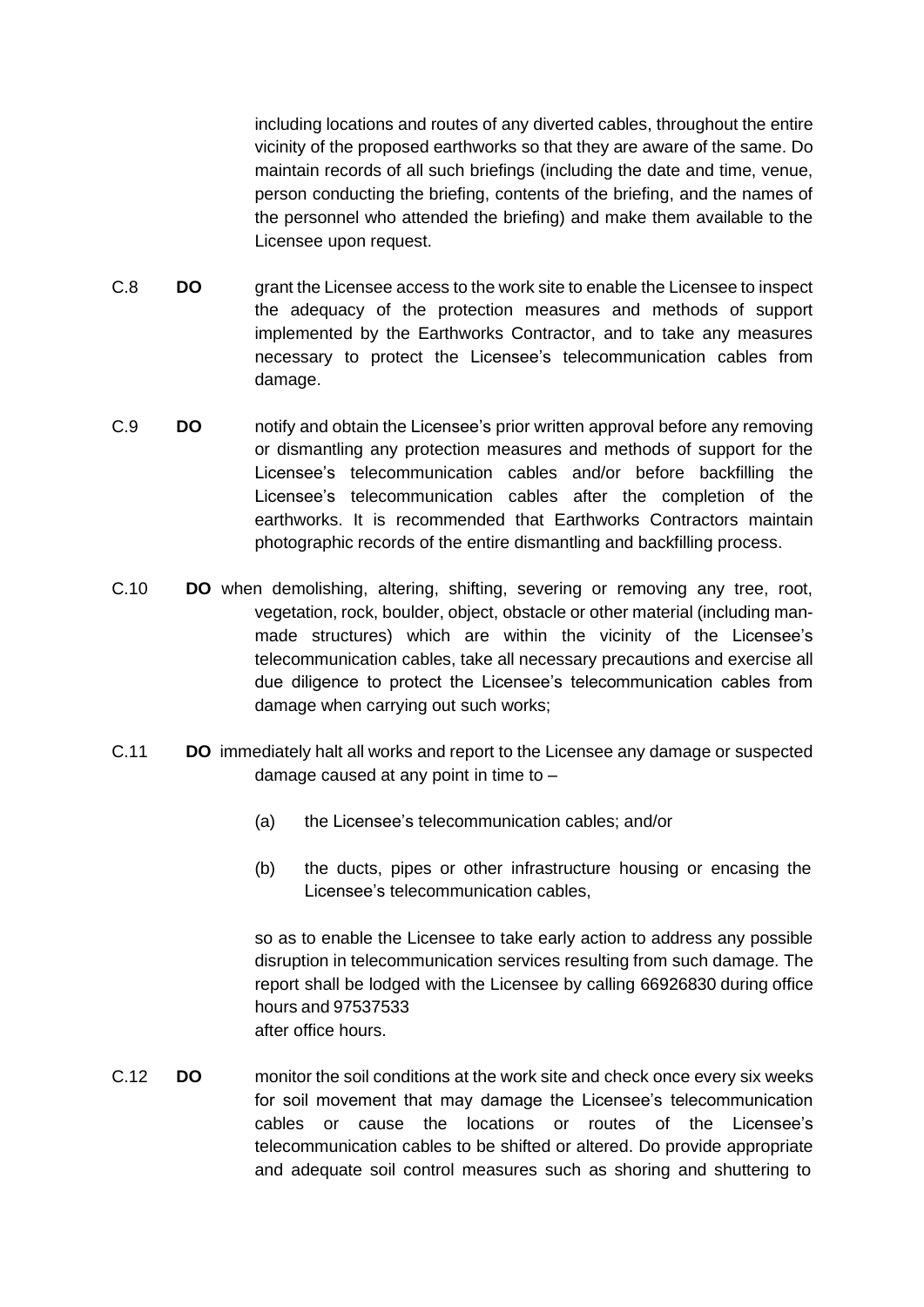prevent soil movement which may cause damage to the Licensee's telecommunication cables.

- C.13 **DO** where requested to do so by the Licensee or any relevant authority (including the Info-communications Media Development Authority), furnish all documents and information required to be prepared, submitted or maintained by the Earthworks Contractor as referred to in this document.
- C.14 **DO** consult the Licensee and seek the Licensee's assistance in the event that the Earthworks Contractor encounters any difficulty in complying with any of the requirements stated in this document, whether due to site conditions or otherwise. Under no circumstance should the Earthworks Contractor ignore or circumvent any of the requirements and/or take matters into its own hands.

## **DON'TS**

- C.15 **DON'T** take any short cuts or omit any of the steps and actions required to be taken in Section A before commencing with the earthworks. In the event ofcable diversion, don't take any action that may damage the Affected Cablesunless and until **all** the steps and actions required to be taken in Section Bhave been carried out and express confirmation has been given by the Licensee that the Affected Cables have been diverted.
- C.16 **DON'T** assume that the Licensee's telecommunication cables are only located at any particular maximum depth (e.g. 1.5m) as the telecommunication cables may be located much deeper.
- C.17 **DON'T** assume that the Licensee's telecommunication cables run at a consistent depth throughout the entire vicinity of the earthworks as the depth of the telecommunication cables may vary (e.g. the telecommunication cables may be located very deep at the point where they under-cross a drain or canal, while being shallower elsewhere).
- C.18 **DON'T** assume that the Licensee's telecommunication cables run in a straight-line path from manhole to manhole as the route of the telecommunication cables may detour or deviate (e.g. the telecommunication cables may be contoured around an existing underground feature).
- C.19 **DON'T** assume that all of the Licensee's telecommunication cables are housed within a single pipe/duct as the telecommunication cables may be deployedin different sets of pipes/ducts within the same area. Accordingly, all telecommunication cables within the vicinity of the earthworks must be accounted for and verified.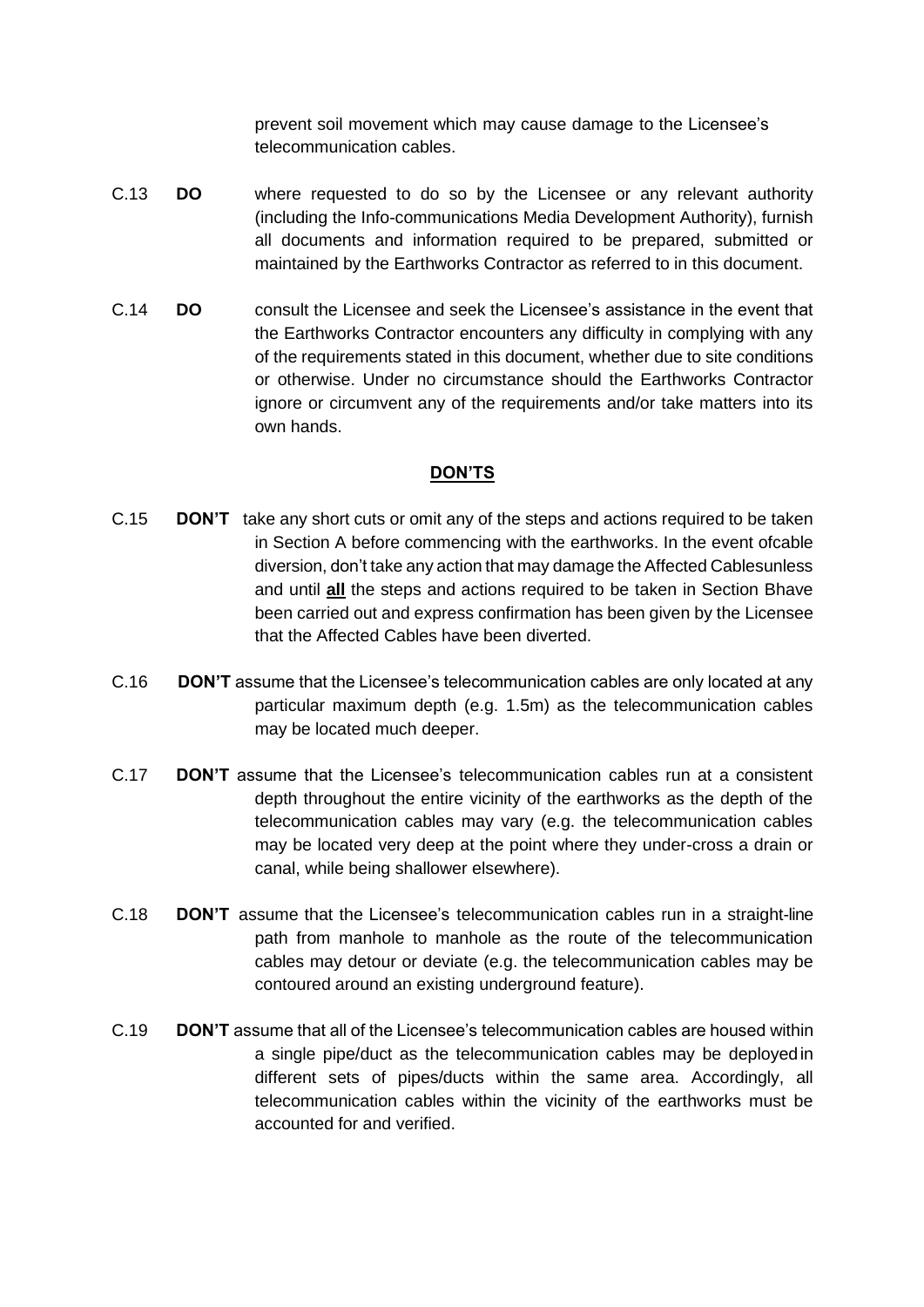- C.20 **DON'T** park or place heavy vehicles, equipment, or machinery across, over or along the location and routes of the telecommunication cables.
- C.21 **DON'T** dig trial holes using machinery or manual equipment with sharp pointed edges.
- C.22 **DON'T** open, remove, or cover up any of the Licensee's manholes, equipment boxes or pedestal boxes with earth or any construction/building materials, equipment or machinery without obtaining the Licensee's prior written approval.
- C.23 **DON'T** fence up or in any way prevent access to the Licensee's manholes, equipment boxes or pedestal boxes without obtaining the Licensee's prior written approval.
- C.24 **DON'T** ignore any damage, cover up any damage, or attempt to repair anydamage or suspected damage caused at any point in time to –
	- (a) the Licensee's telecommunication cables; and/or
	- (b) the ducts, pipes or other infrastructure housing or encasing the Licensee's telecommunication cables.

The Earthworks Contractor must immediately report any such damage or suspected damage to the Licensee by calling the calling the 66926830 during office hours and 97537533 after office hours.

- C.25 **DON'T** tamper with, remove, modify, dismantle or in any way interfere with the Licensee's installation and plant, including –
	- (a) the Licensee's telecommunication cables;
	- (b) the ducts/pipes housing the Licensee's telecommunication cables;
	- (c) any concrete encasing the Licensee's telecommunication cables or the ducts/pipes housing the telecommunication cables; and
	- (d) any warning slab installed at the Licensee's telecommunication cables or the ducts/pipes housing the telecommunication cables.

without obtaining the Licensee's prior written approval.